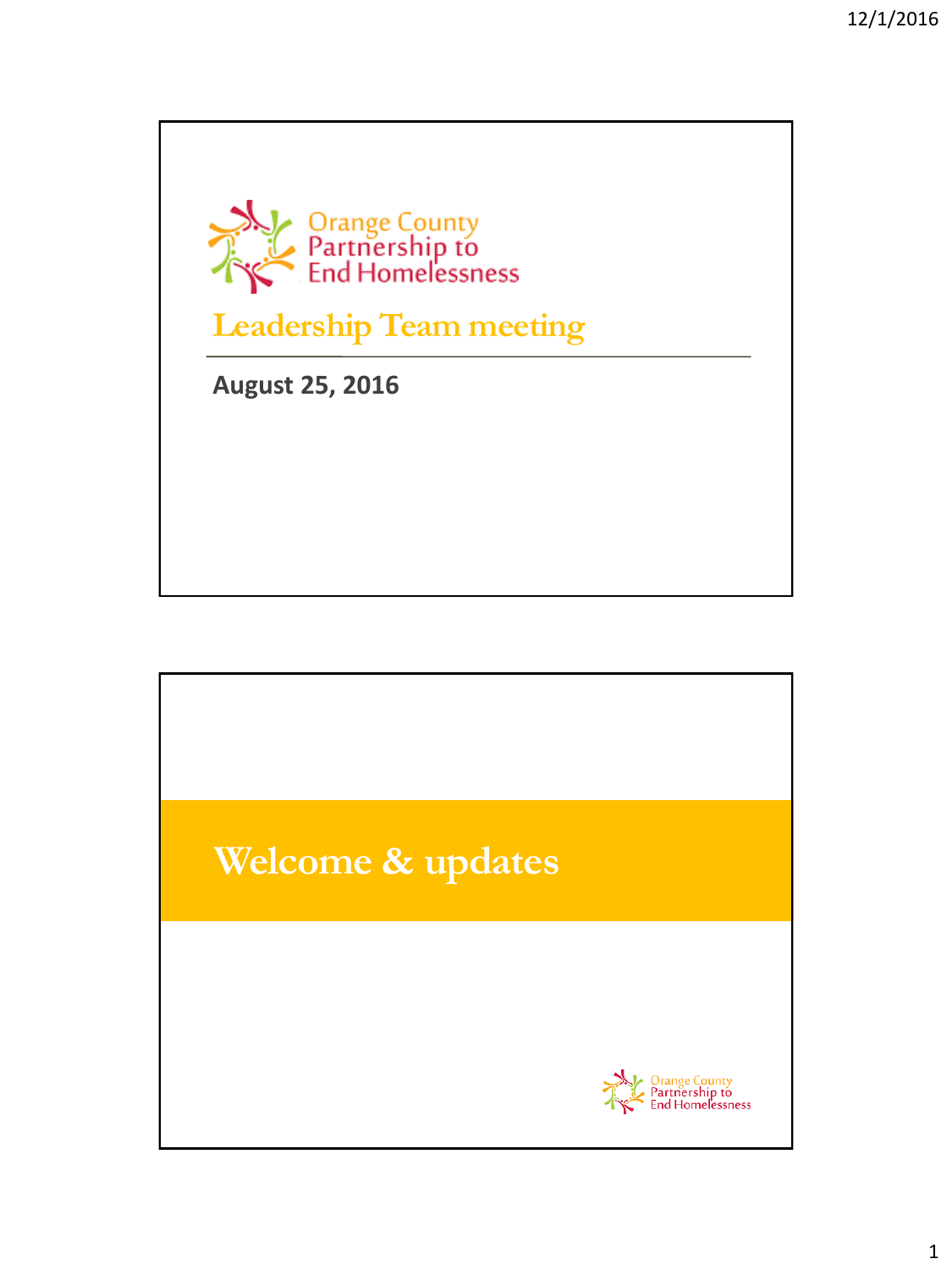# **Meeting agenda**

- Welcome & introductions
- Leadership Team board development update
- Orders of priority Permanent Supportive Housing
- CoC planning grant
- FY2016 CoC Project Priority Listing
- Wrap up & adjourn



### **Welcome & introductions**

- Conflict of interest forms needed for all voting Leadership Team members
	- Missing 6
- August meeting notes & action items
	- Will review at September 7 meeting
- Sharing & agency updates
	- IFC Executive Director transition
- OCPEH update
	- Project Connect will be Thursday October 27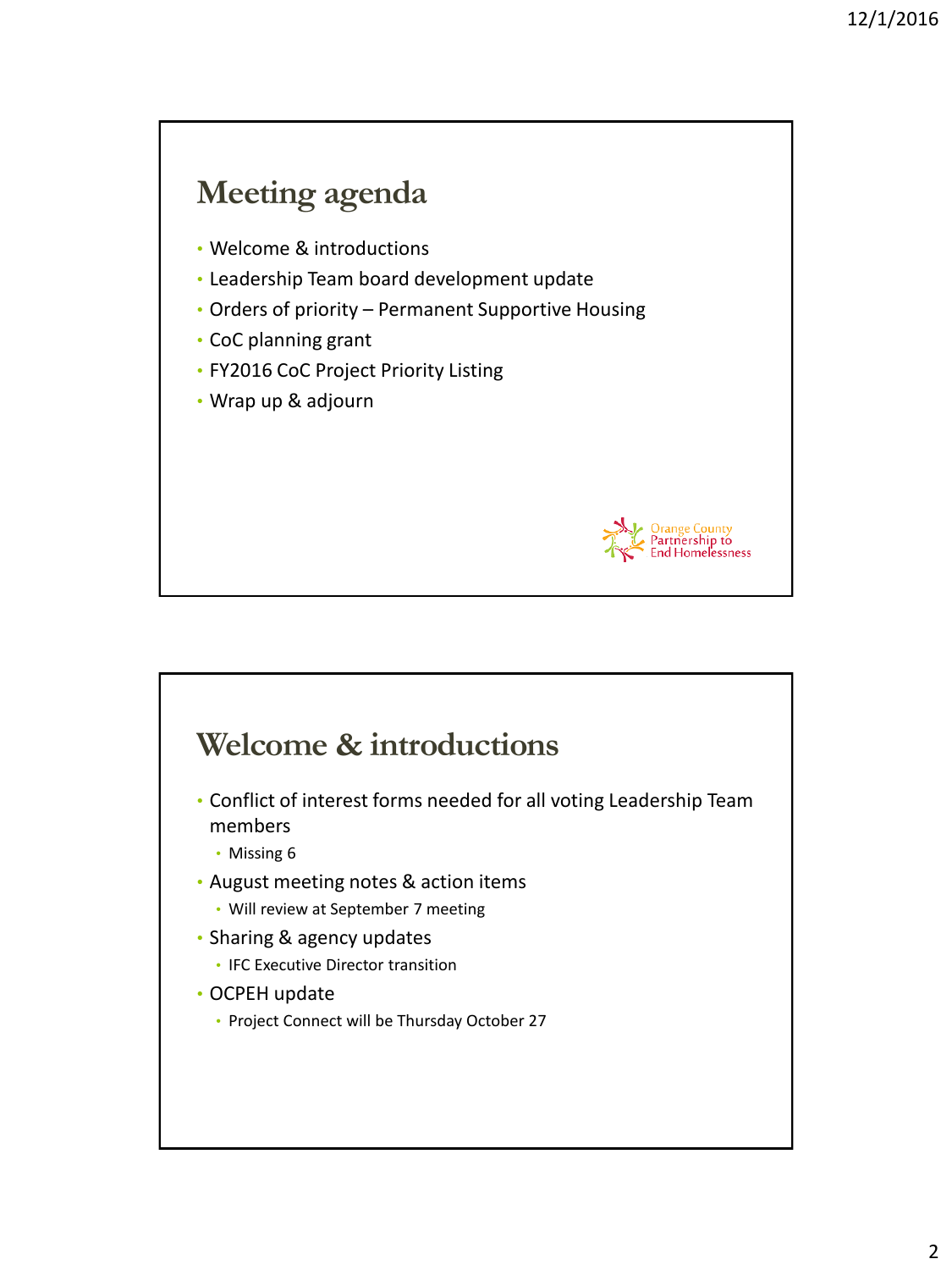

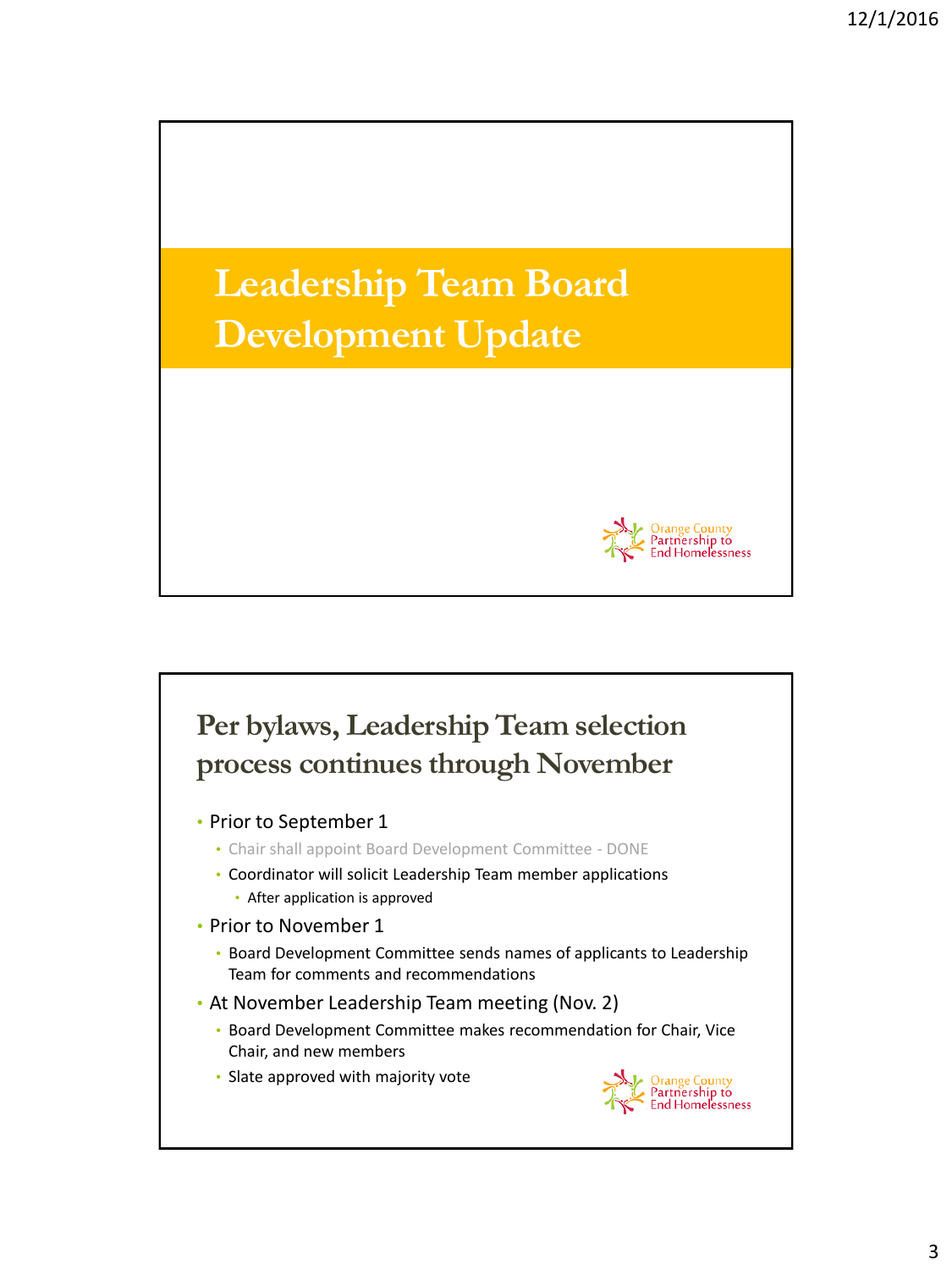

## **Board Development Committee revised the Leadership Team application**

- Changed from Word document to Google doc
- Added 'Leadership Team Expectations' section
	- Attend monthly meetings
	- Review materials when unable to attend
	- Volunteer with OCPEH projects like Project Connect, PIT, CoC application committees
	- Participate in Racial Equity Workshop • Scholarships available
- Discussion and motion

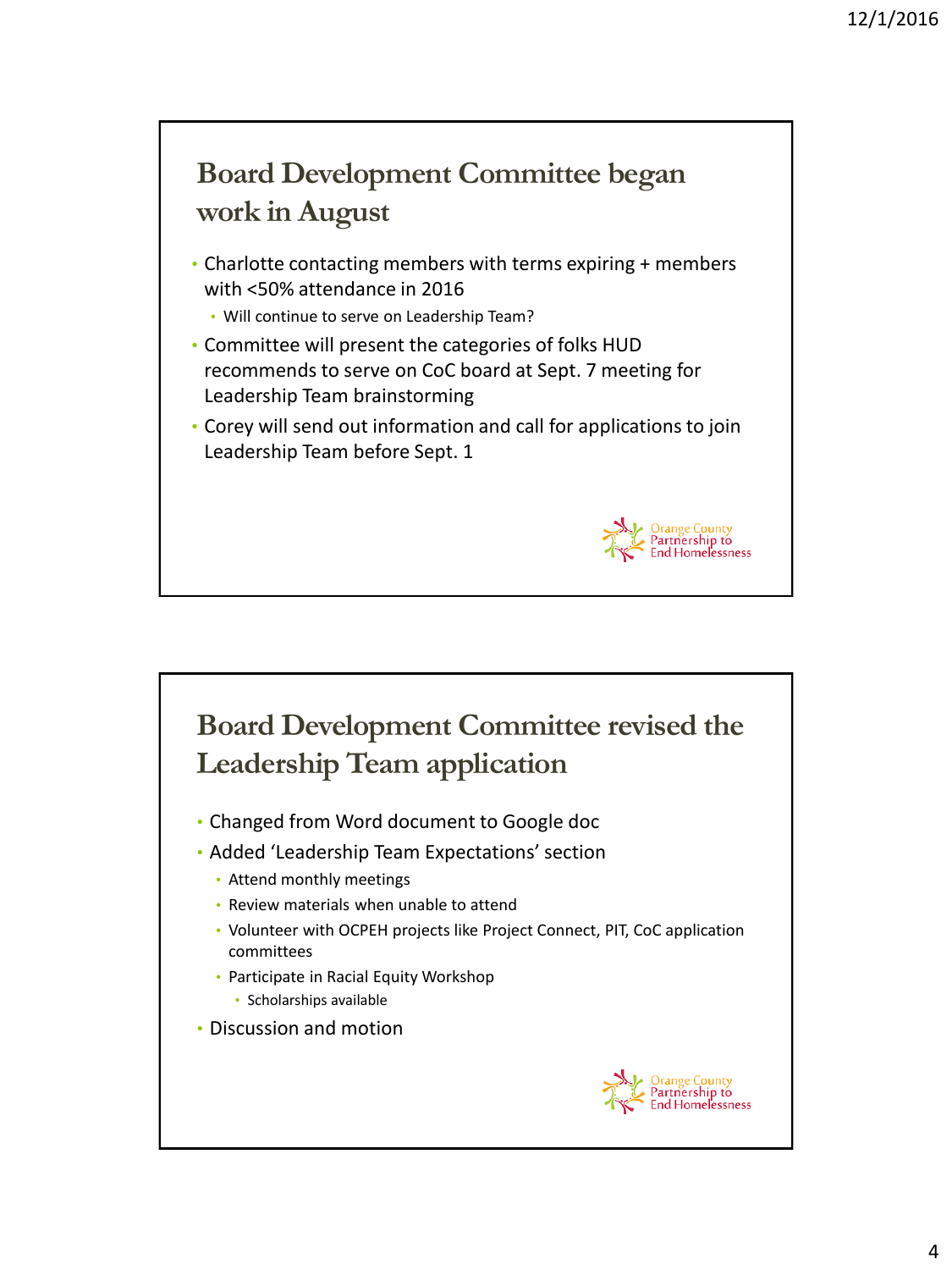

# **HUD Notice CPD-16-11 outlines prioritization for PSH**

- CoC Community application gives points for adopting HUD notice released in July (or previous notice released in 2014)
- Why?
	- Macro: To end chronic homelessness
	- Micro: "To ensure that all PSH beds funded through the CoC program are used as strategically & effectively as possible"
- How?
	- Targeting PSH beds for persons with the highest needs and greatest barriers towards housing entry and retention
	- Prioritize length of time homeless and degree of service need

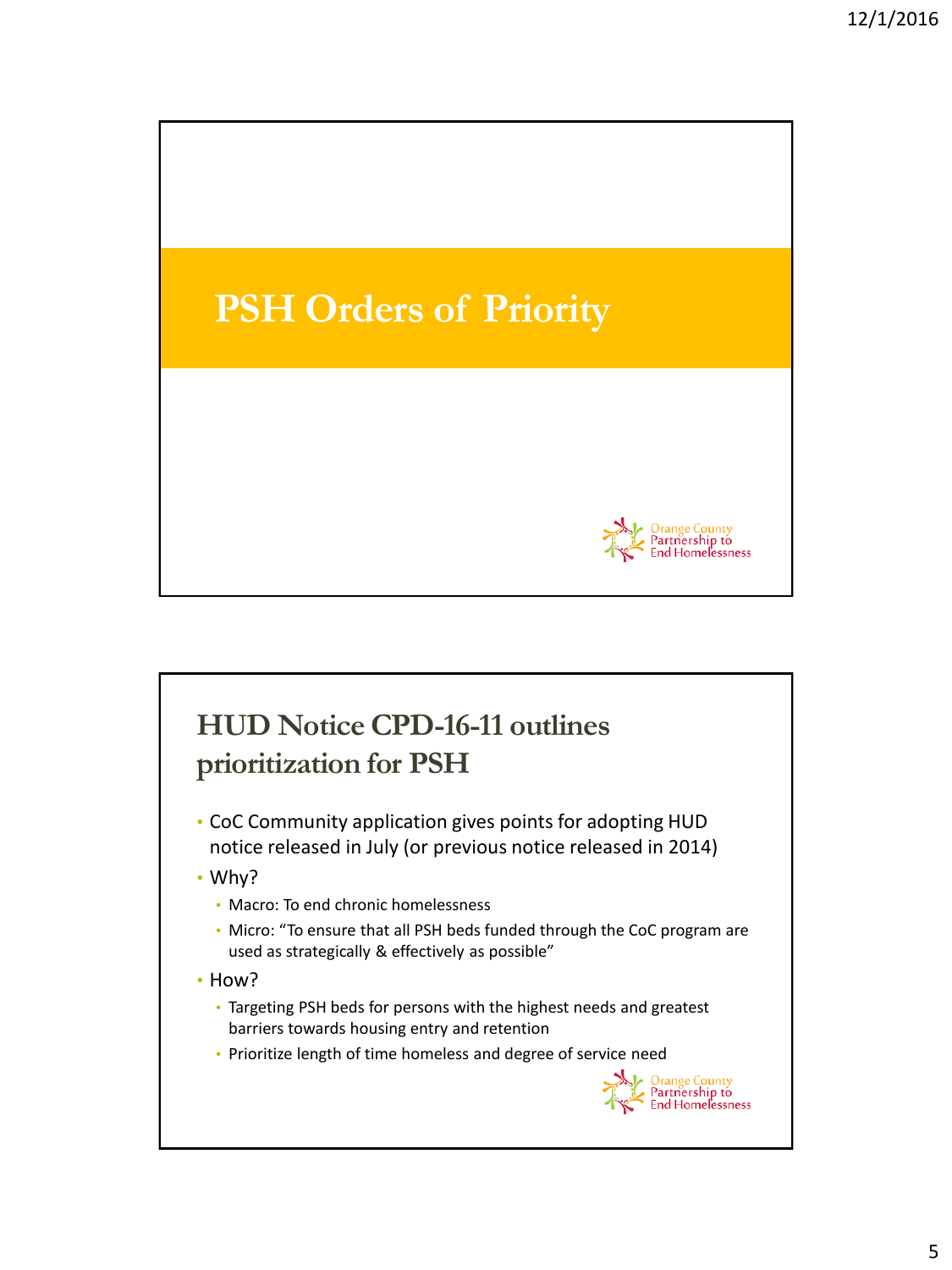# **Quick background: Chronic Homeless (CH) definition**

- Enacted January 2016
- 2 pieces to consider
	- Disability
	- Living in place not meant for human habitation or shelter
		- 12 continuous months
		- 4 separate occasions in 3 years totaling 12 months
- Includes individuals meeting above criteria in jail or treatment for less than 90 days
- Includes families, head of household having a disability



### **HUD differentiates between PSH beds dedicated/prioritized for CH and others**

- Some beds are dedicated
	- Required through HUD grant agreement to be used by CH
- Some beds are prioritized
	- Implementing admissions preference for CH indicated in CoC application, incorporated into
- If no programs do not find people who are chronically homeless, can fill these beds with others
	- Still using prioritization
	- Units not sitting vacant

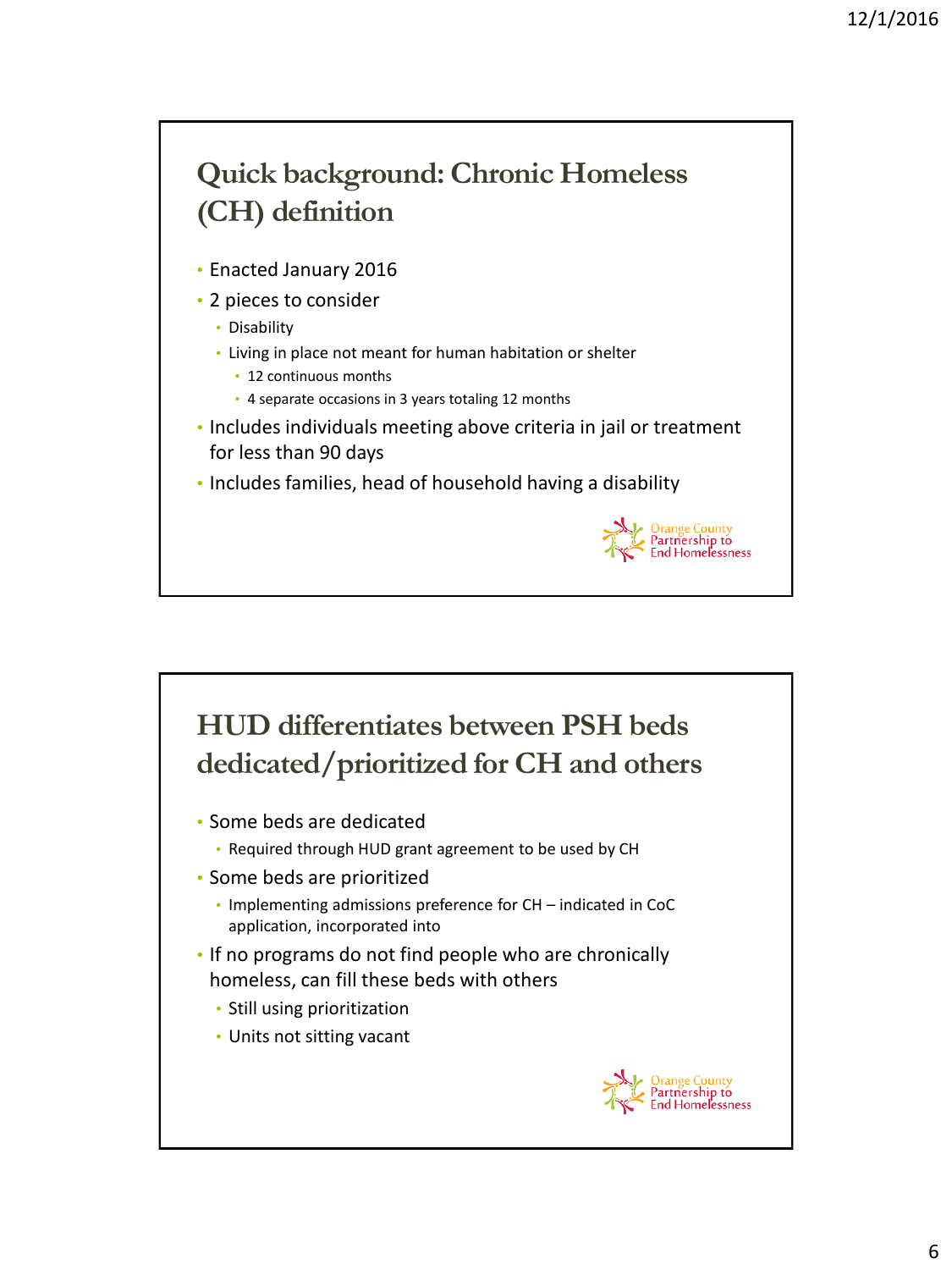

- 1. Long time homeless + severe service needs
- 2. Severe service needs
- 3. Coming from places not meant for human habitation or shelter without severe service needs
- 4. Coming from transitional housing



#### **Orders of priority – how they fit in the big picture**

- One component of written standards
	- HUD-required set of CoC standards for how programs deliver assistance
		- Standardized across entire community
	- Applies to CoC & ESG projects, for Orange County
		- IFC Shelter
		- DSS Rapid-rehousing
		- Cardinal PSH
		- Housing for New Hope PSH
		- IFC PSH (if funded)
- Written standards used in coordinated entry
	- Access, assessment, & referral

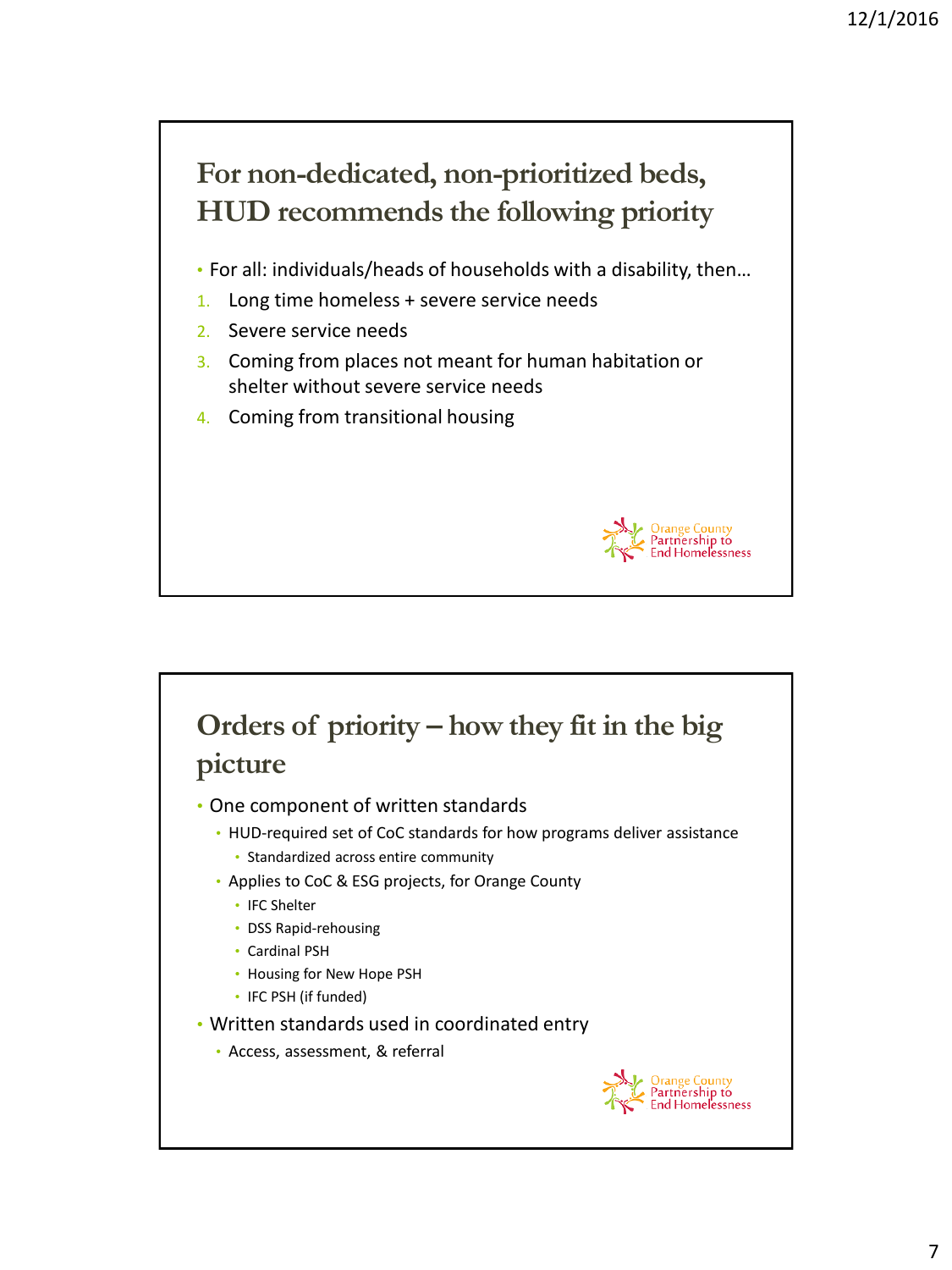

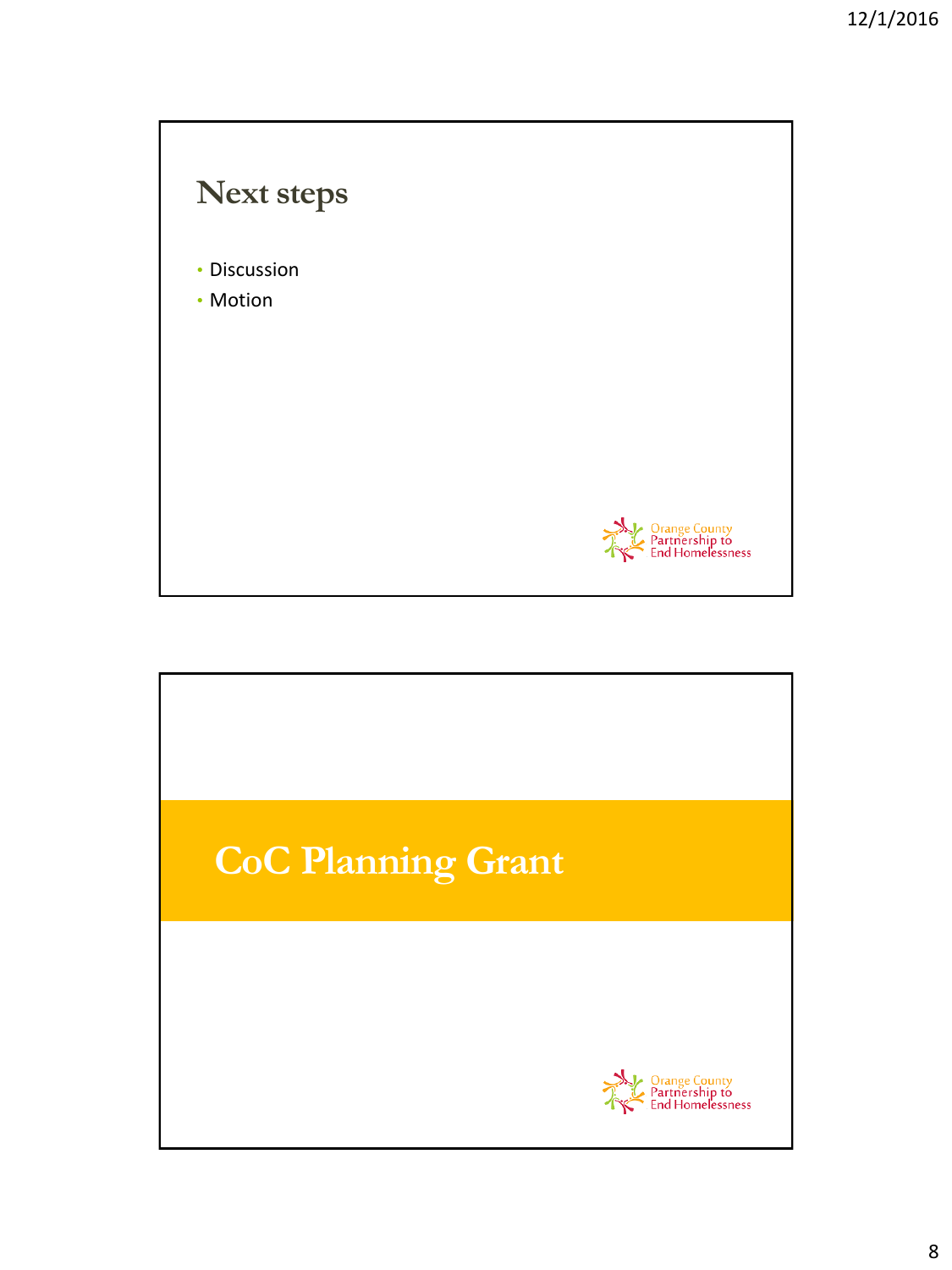# **CoC Collaborative Applicant (OCPEH) eligible to apply for CoC Planning grant**

| <b>Grant Year</b> | <b>Amount</b> | <b>Purpose</b>                                                                   |
|-------------------|---------------|----------------------------------------------------------------------------------|
| 2014              | \$6,750       | <b>OC</b> Connect database<br>• Resource database<br>• Coordinated entry         |
| 2015              | \$17,000      | \$8,000, Coordinated entry<br>\$5,000, Program performance<br>\$4,000 Governance |
| 2016              | \$18,249      | Discuss today                                                                    |

• Not a ranked project – these are funds on top of project funds





- *Coordination Activities*
- *Project Evaluation*
- *Project Monitoring Activities*
- Participation in the Consolidated Plan
- CoC Application Activities
- Determining Geographical Area to Be Served by the CoC
- Developing a CoC System
- *HUD Compliance Activities*
	- *Written Standards*
	- *Coordinated entry*

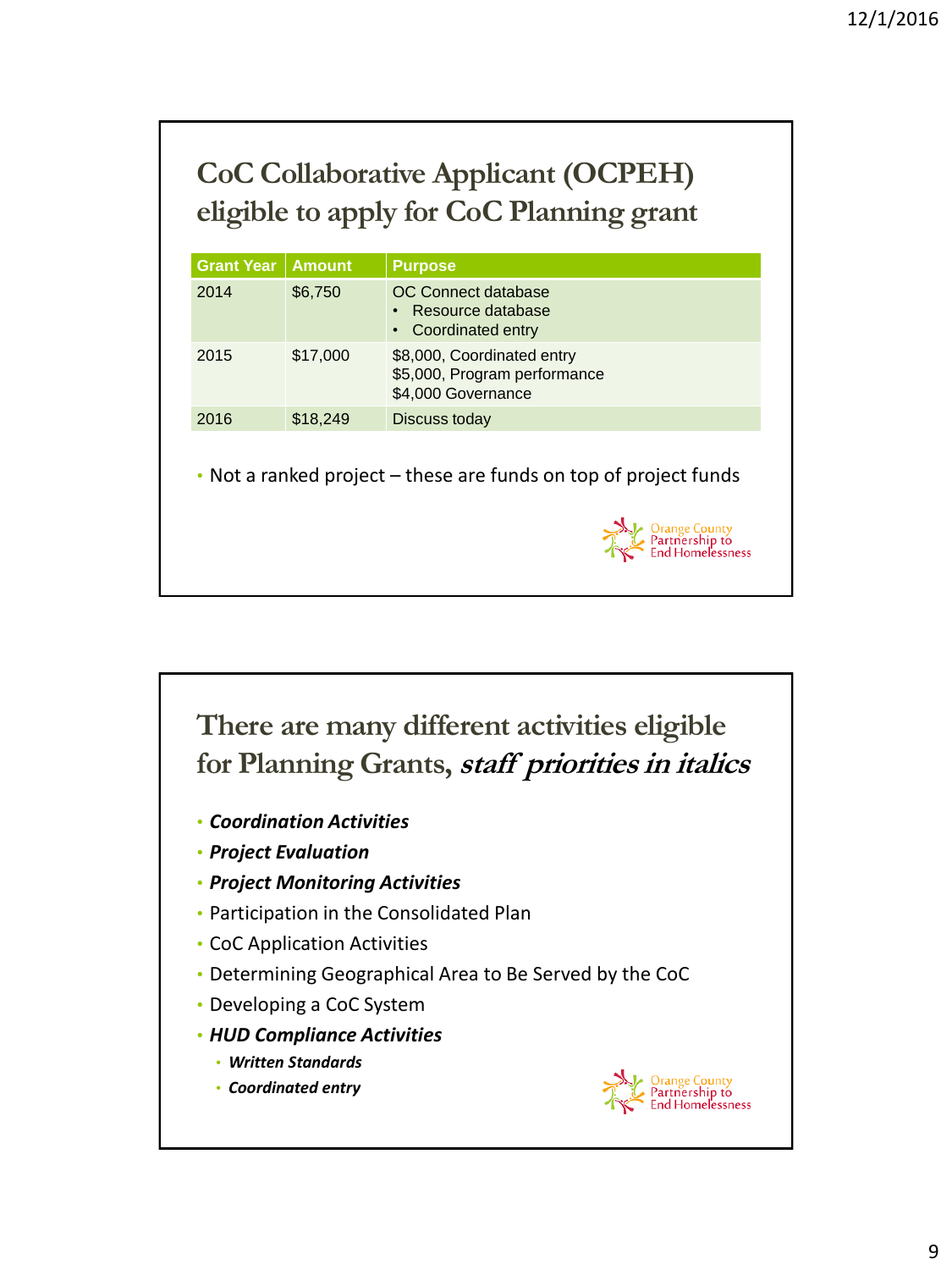

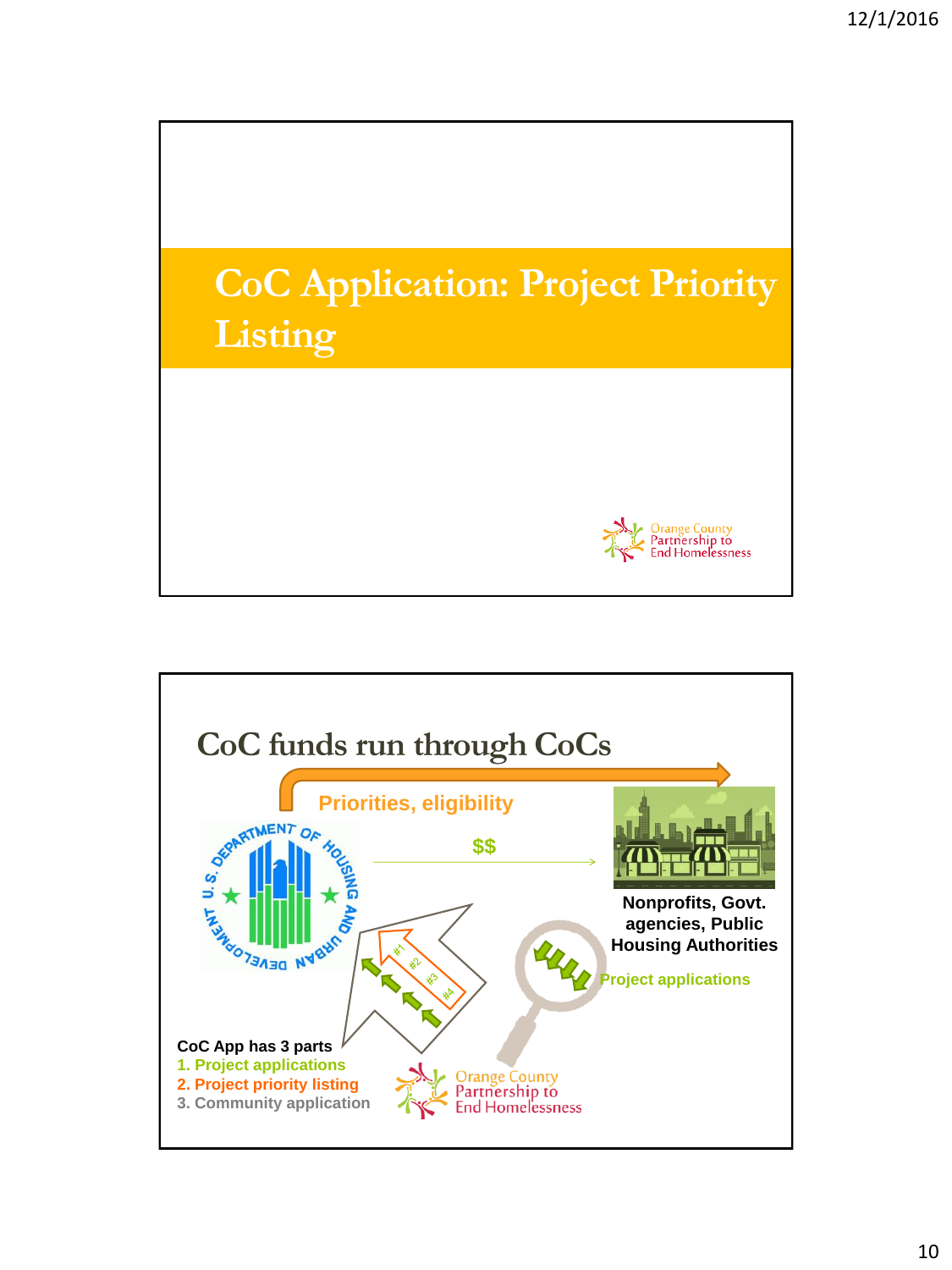

## **We are at the tail end of CoC project application ranking**

- July 15 New CoC Project Info meeting
- July 22 Scorecard Committee meeting
- Aug. 3 Leadership Team approves scorecard
- Aug. 11 Project Review Committee orientation meeting
- Aug. 12 Project applications & materials due
- Aug. 15-19 Project Review Committee scoring
- Aug. 23 Project Review Committee review & ranking mtg.
- Aug. 25 Leadership Team review & ranking meeting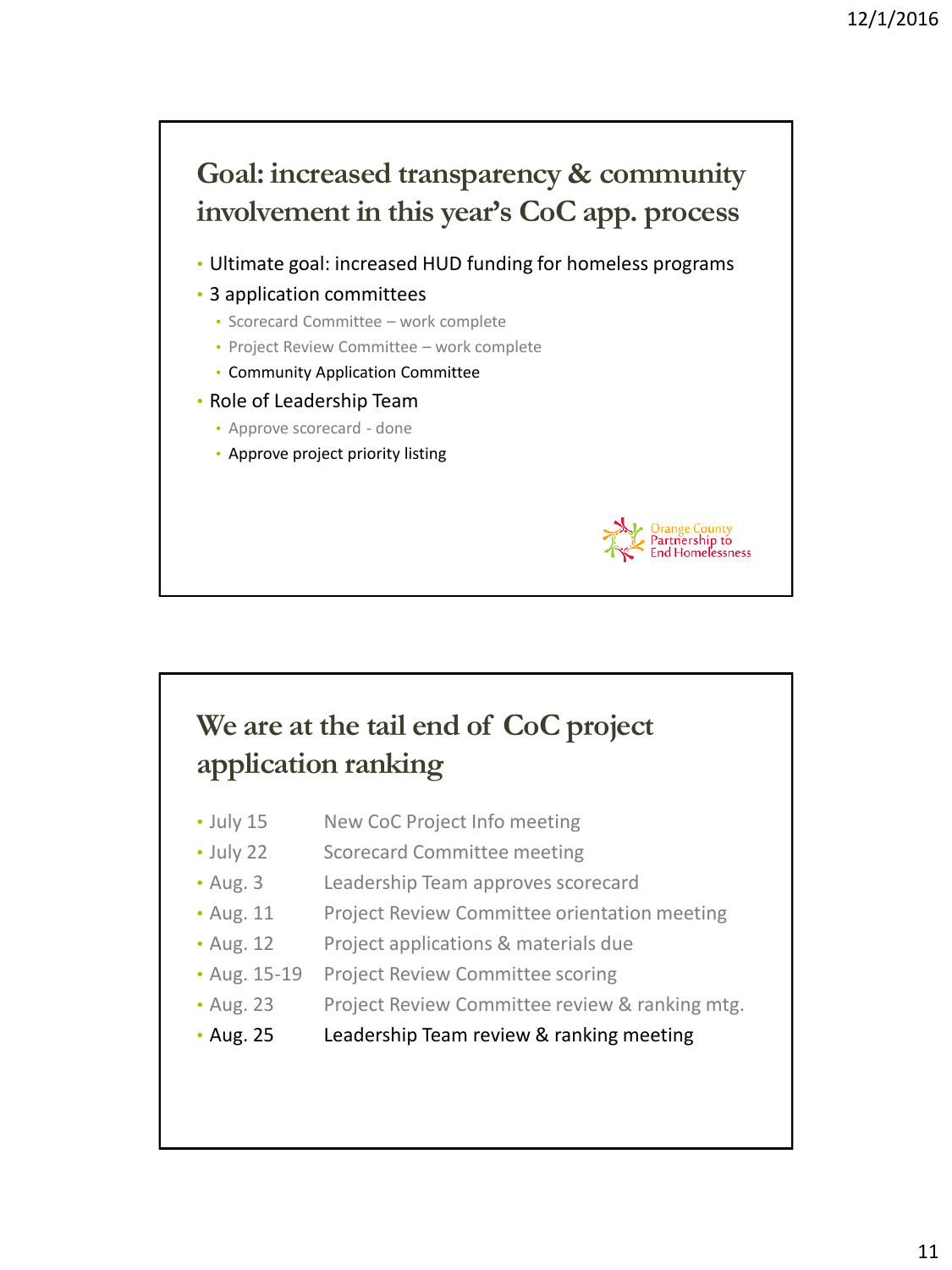# **There were five project applications this year, all for Permanent Supportive Housing**

| <b>Agency</b>                                           | <b>Project</b>                        | <b>Status</b> | <b>Amount</b>     | # Units &<br><b>Bedrooms</b>     |  |
|---------------------------------------------------------|---------------------------------------|---------------|-------------------|----------------------------------|--|
| Cardinal Innovations<br>Healthcare                      | PSH Concern of<br>Durham 2016         |               | Renewal \$338,967 | 14 1BR<br>7 2BR<br>6 3BR<br>14BR |  |
| Cardinal Innovations<br>Healthcare                      | RA/Operating<br>Renewal 2016          |               | Renewal \$101,121 | 5 2BR                            |  |
| Housing for New<br>Hope                                 | Orange Co. Housing<br>Support Program | Renewal       | \$87.332          | 3 1 BR                           |  |
| Housing for New<br>Hope                                 | <b>UNC XDS Leasing</b><br>Project 1   | Renewal       | \$80,879          | 8.1BR                            |  |
| Inter-Faith Council for IFC Permanent<br>Social Service | Supportive Housing                    | <b>New</b>    | \$30,415          | 3 1 BR                           |  |
| TOTAL<br>28 1BR, 12 2BR, 6 3BR, 1 4BR = 47 units        |                                       |               |                   |                                  |  |



- 1. Scoring  $-$  a few issues for Leadership Team review
	- Scoring particulars
	- Unmet standards
- 2. Ranking
	- Project Review Committee crafted a proposed ranked list of projects for Leadership Team review

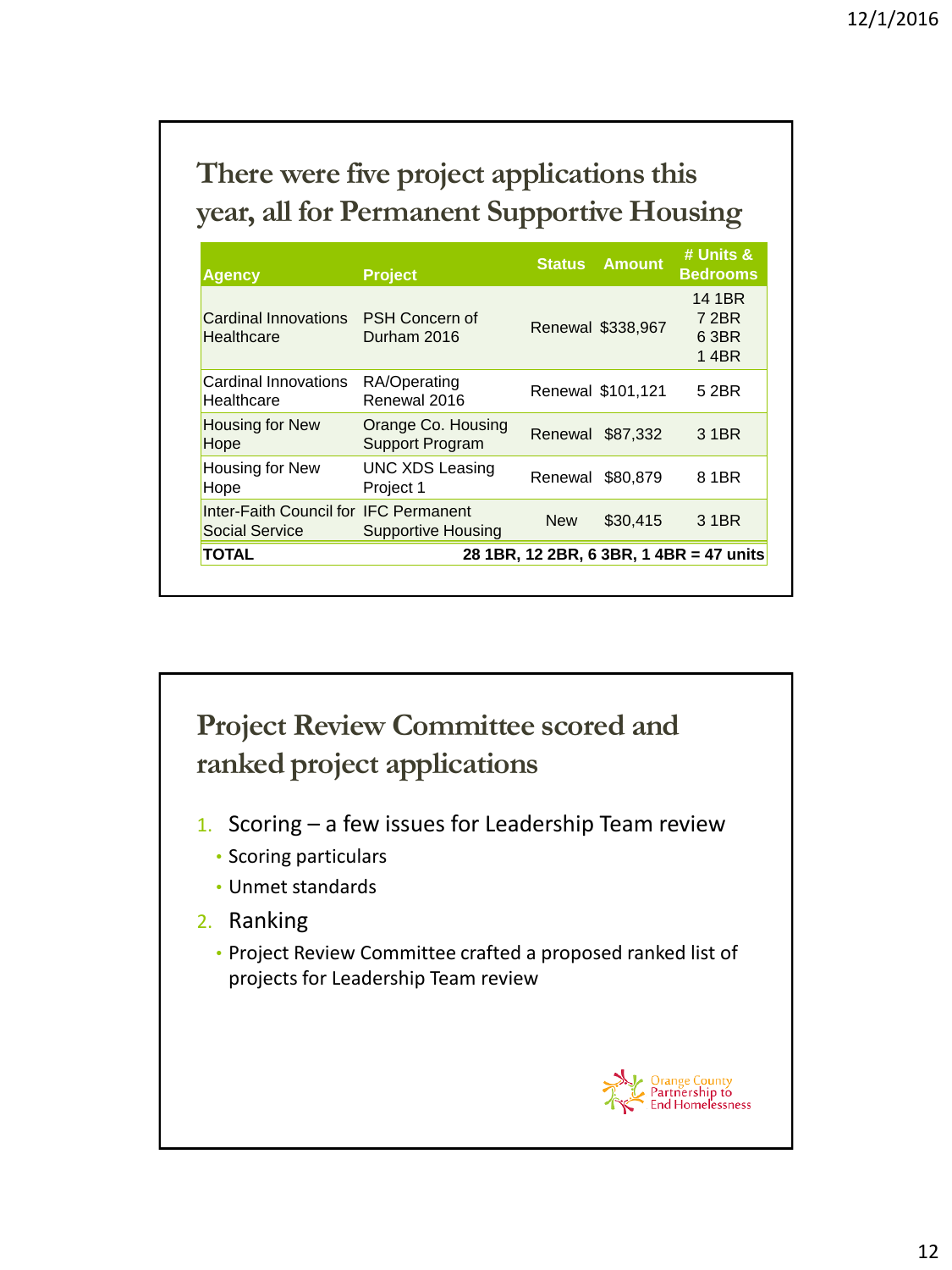

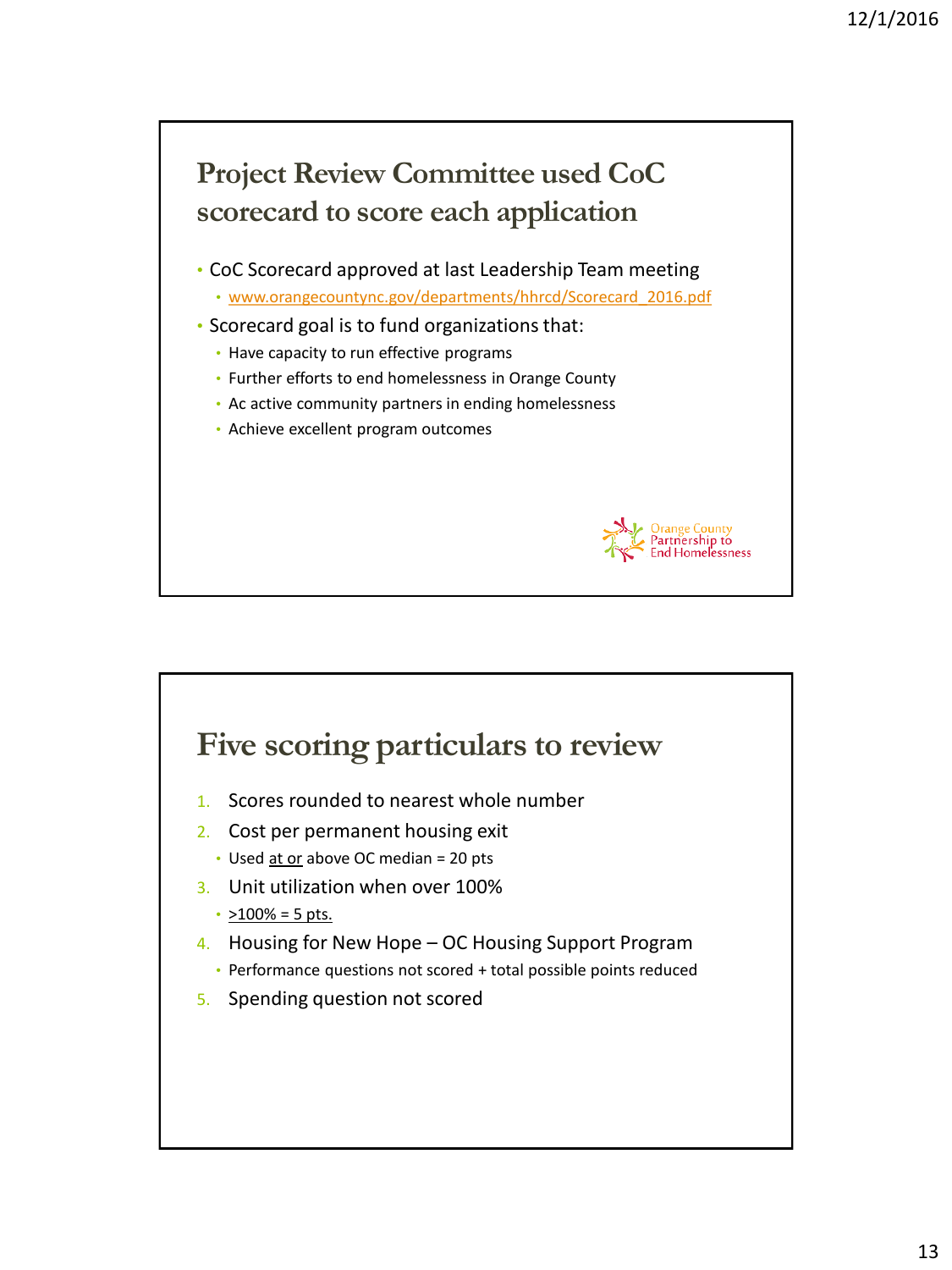

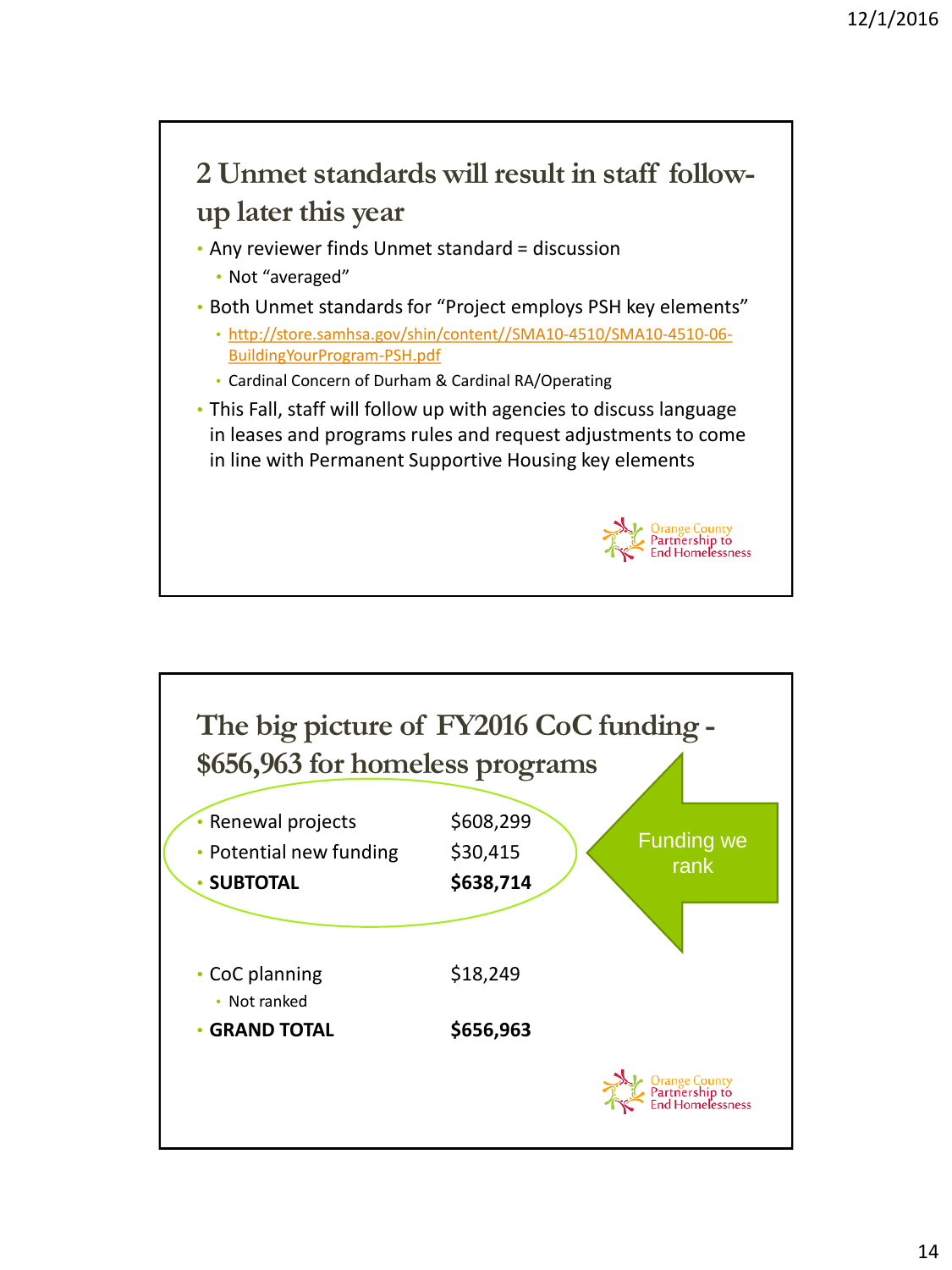

| First consideration: order of projects<br>Ranked by % of points received<br>۰ |                                                 |                                |       |                    |  |
|-------------------------------------------------------------------------------|-------------------------------------------------|--------------------------------|-------|--------------------|--|
| Agency                                                                        | <b>Project</b>                                  | Total<br><b>Possible Score</b> | Total | % points<br>earned |  |
| <b>HFNH</b>                                                                   | <b>Orange County Housing Support</b><br>Program | 145                            | 114   | 79%                |  |
| IFC.                                                                          | <b>IFC Permanent Supportive Housing</b>         | 185                            | 138   | 74%                |  |
| Cardinal                                                                      | PSH Concern of Durham 2016                      | 285                            | 182   | 64%                |  |
| <b>HFNH</b>                                                                   | UNC XDS Leasing Project 1                       | 285                            | 178   | 63%                |  |
| Cardinal                                                                      | RA/Operating Renewal 2016                       | 285                            | 161   | 56%                |  |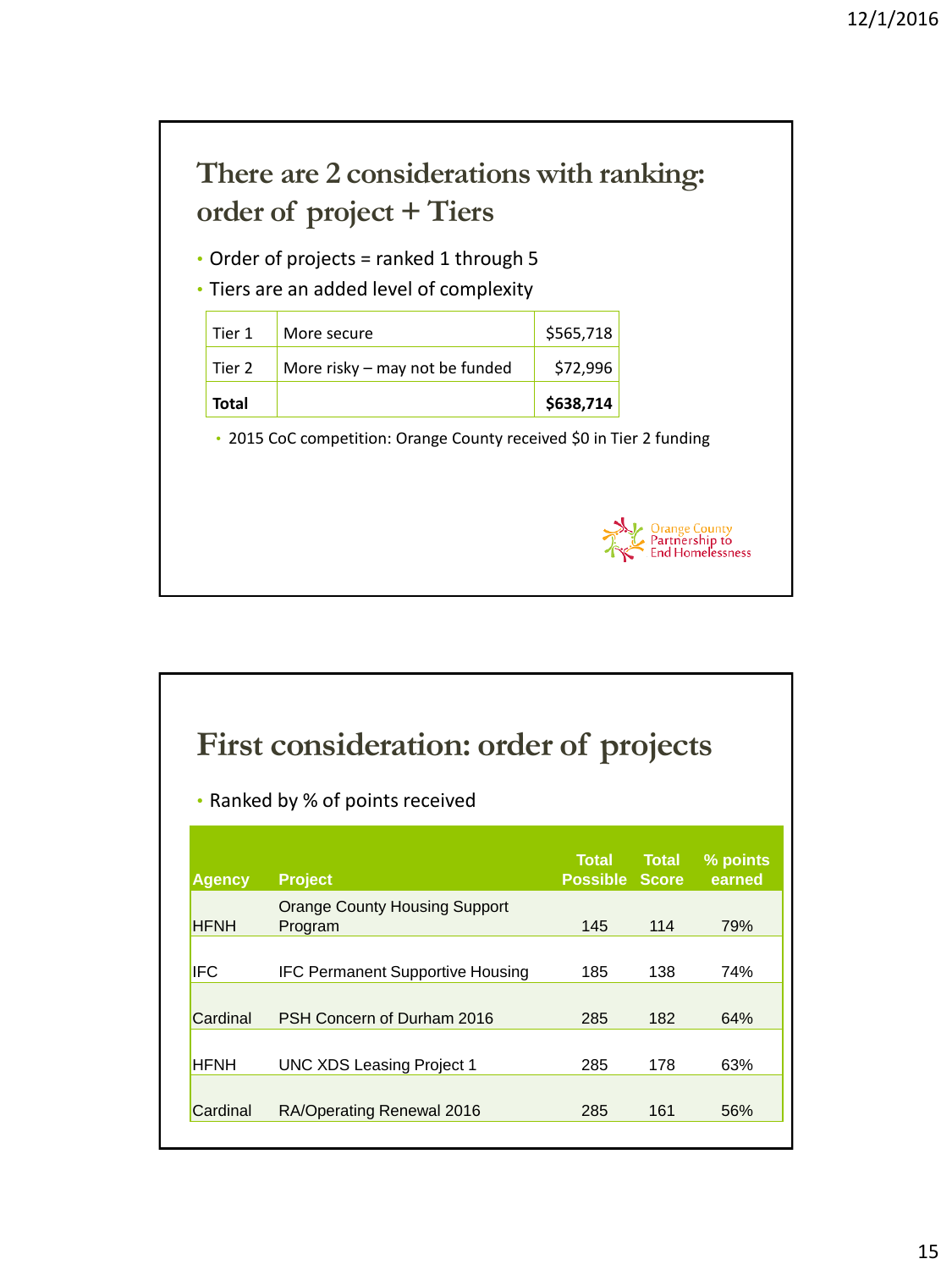# **Adding Tiers, this is the Project Review Committee ranking recommendation**

| # Agency   | <b>Project</b>                                         | <b>Status</b> | <b>Total</b>      | <b>Funding</b><br>Rec. | <b>Running</b><br><b>Total</b> | <b>Tier</b>    |
|------------|--------------------------------------------------------|---------------|-------------------|------------------------|--------------------------------|----------------|
|            |                                                        |               |                   |                        |                                |                |
| 1 HFNH     | OC Housing Support Pgm.                                | Renewal       | \$87,332          | \$87,332               | \$87,332                       | -1             |
|            |                                                        |               |                   |                        |                                |                |
| 2 IFC      | <b>IFC PSH</b>                                         | <b>New</b>    | \$30,415          | \$30,415               | \$117,747                      | 1              |
|            |                                                        |               |                   |                        |                                |                |
| 3 Cardinal | PSH Concern of Durham 2016 Renewal \$338.967 \$338.967 |               |                   |                        | \$456,714                      | -1             |
|            |                                                        |               |                   |                        |                                |                |
| 4 HFNH     | UNC XDS Leasing Project 1                              | Renewal       | \$80,879          | \$80,879               | \$537.593                      | 1              |
|            |                                                        |               |                   |                        |                                |                |
| 5 Cardinal | RA/Operating Renewal 2016 -<br>Tier 1                  |               | Renewal \$101,121 | \$28,125               | \$565,718                      | $\overline{1}$ |
|            |                                                        |               |                   |                        |                                |                |
| 5 Cardinal | RA/Operating Renewal 2016 -<br>Tier <sub>2</sub>       | Renewal       |                   | \$72,996               | \$638,714                      | 2              |
|            |                                                        |               |                   |                        |                                |                |

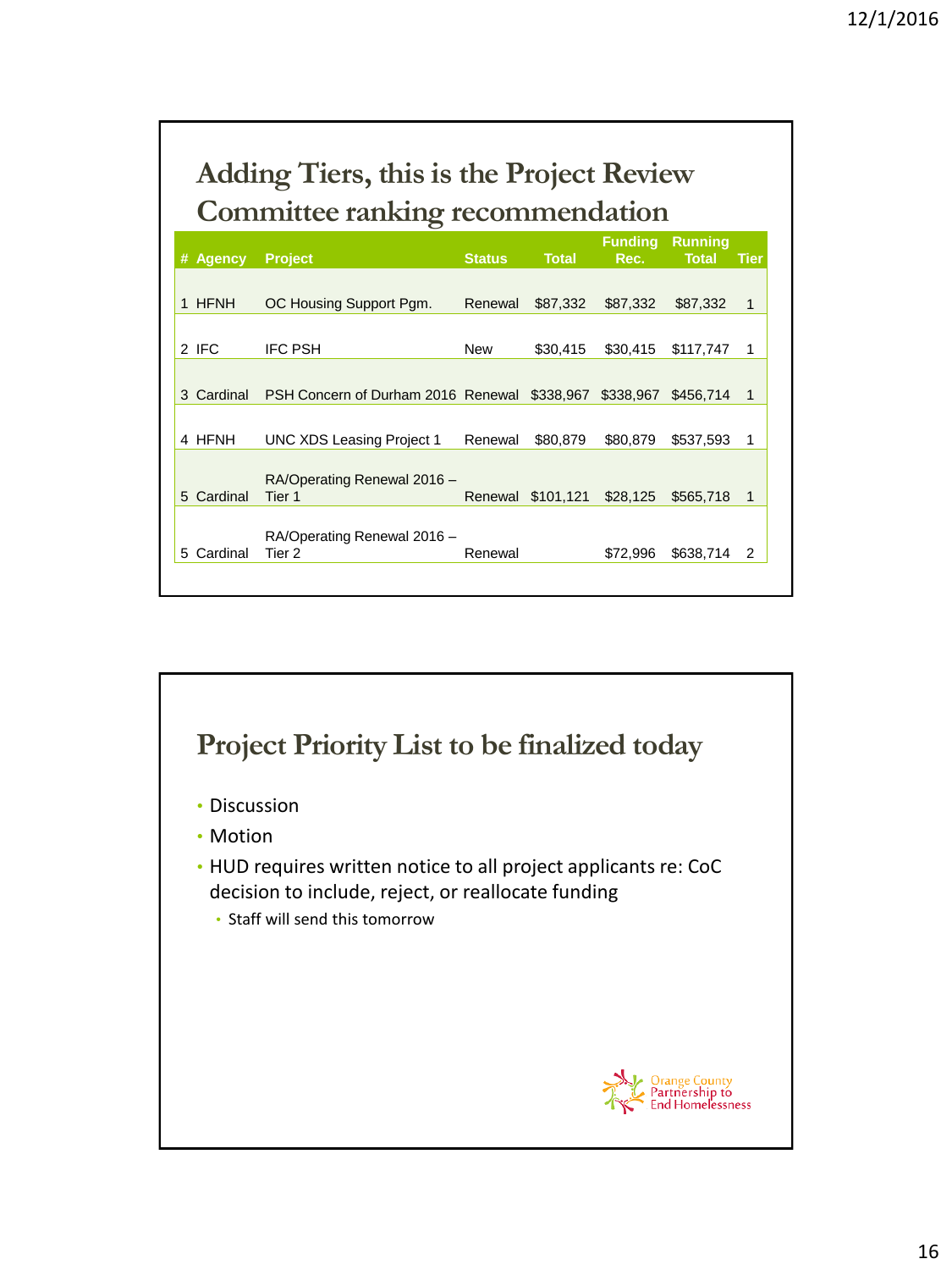## **Work on the CoC application continues, goal is to submit to HUD on Sept. 12**

- 1. Project applications
	- Outside of ranking staff works with agencies on application quality
		- Consistency & clarity
		- Numbers adding up
		- Point maximization
- 2. Project priority listing done

#### 3. Community application

- Important to maximize points here to maximize funding
- Staff to draft next week, send to Community Application Committee for review
- Entire CoC application will be posted on OCPEH website Sept. 6 for community review
- Leadership Team will discuss at Sept. 7 meeting